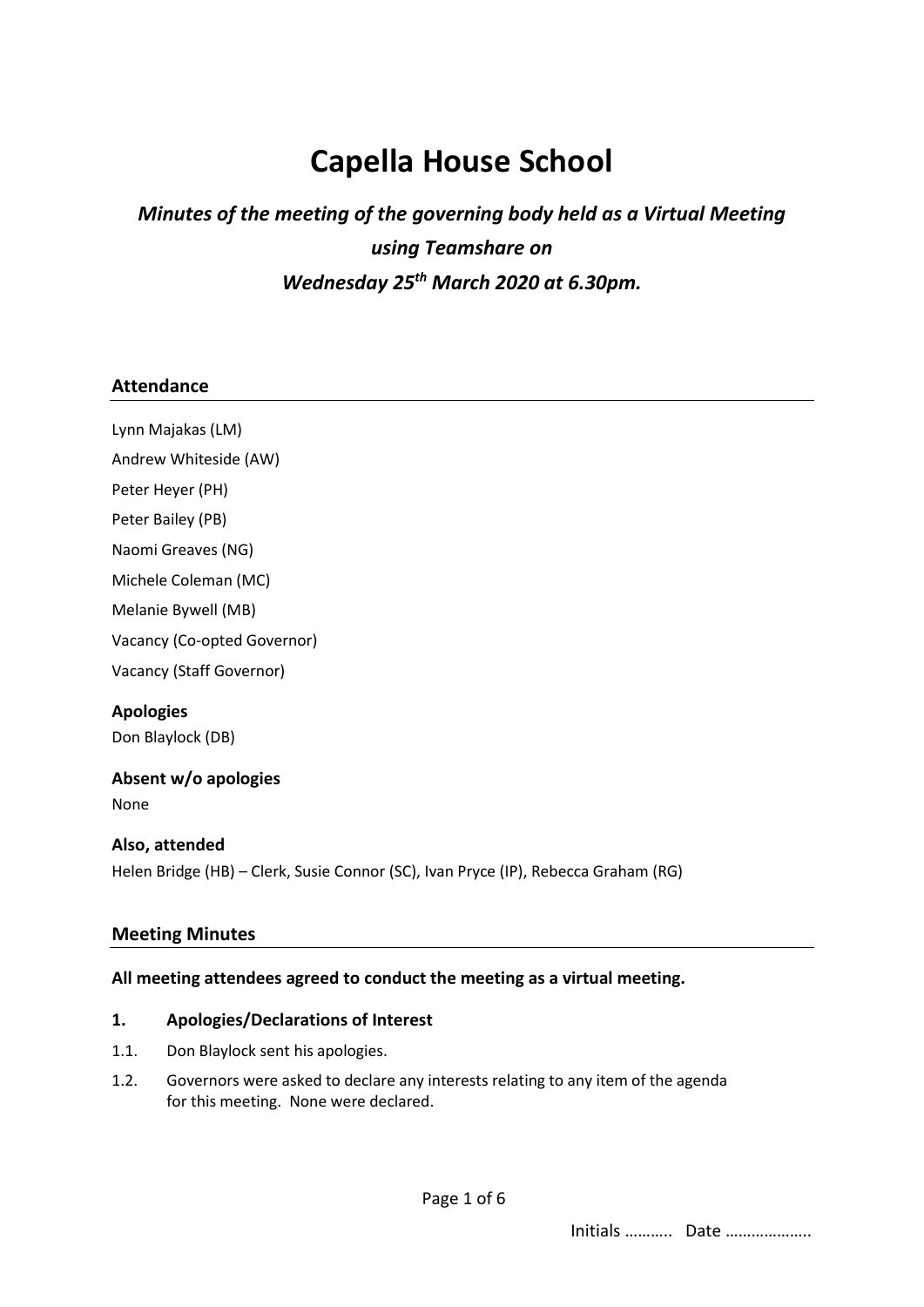### **2. Membership, Organisation & Operation of Governing Body**

- 2.1. The chair welcomed Melanie Bywell, newly elected parent governor to the governing body.
- 2.2. The chair also welcomed Michele Coleman back to the governing body after her time helping at Capella House.
- 2.3. The chair noted that Romany Wood-Robinson, co-opted governor, had recently stepped down from the governing body – on the behalf of governors and the school he extended his thanks to her for her help and commitment. This leaves a vacancy for co-vice chair – governors agreed that the decision as to whether to have a co-vice chair would be reviewed going forward.
- 2.4. The chair noted that Don Blaylock was now in post at Capella House as Interim Headteacher.
- 2.5. Governors agreed that Rebecca Graham, School Business Manager, is to be made associate governor.

#### **3. Approval of Minutes/Actions Arising from the Meeting held on 27th January 2020**

- 3.1. There were no changes to the minutes of the GB meeting held on the  $27<sup>th</sup>$  January 2020 and they were agreed as a true and accurate record of the meeting and were signed by the chair.
- 3.2. There were no actions outstanding that were not covered on the agenda for this meeting.

#### **4. School Performance (pupil progress, staff, site etc)**

- 4.1. The CHS Headteachers report to the LGB was circulated in advance of the meeting (Attached at A).
- 4.2. The head noted that the School Improvement Partner had been visiting the school to provide support for the Maths curriculum and assessment with weekly planning sessions. The head and assistant head of Clarendon school have been giving support for English curriculum assessment. Targets against the baseline assessments have been set for Maths and English. Additional curriculum statements for assessing the pupils' levels of achievement (Clarendon stages) for English and Maths have been loaded onto Classroom Monitor. The aim is for Classroom Monitor to be used for assessments for the first academic year then all information will be loaded onto Arbor.
- 4.3. The head noted that an agency teacher with a good background in special needs started at the school after half term. She is looking at ways in which to develop the English curriculum and planning for September 2020. The head noted that 2 HLTA's have recently been appointed and teaching staff are being supported by long term agency TA's.
- 4.4. The head noted the calmer atmosphere at the school with reduced anxiety levels and increased levels of pupil engagement following the offer from Clarendon school to support a Capella House pupil as detailed in her report. In addition, she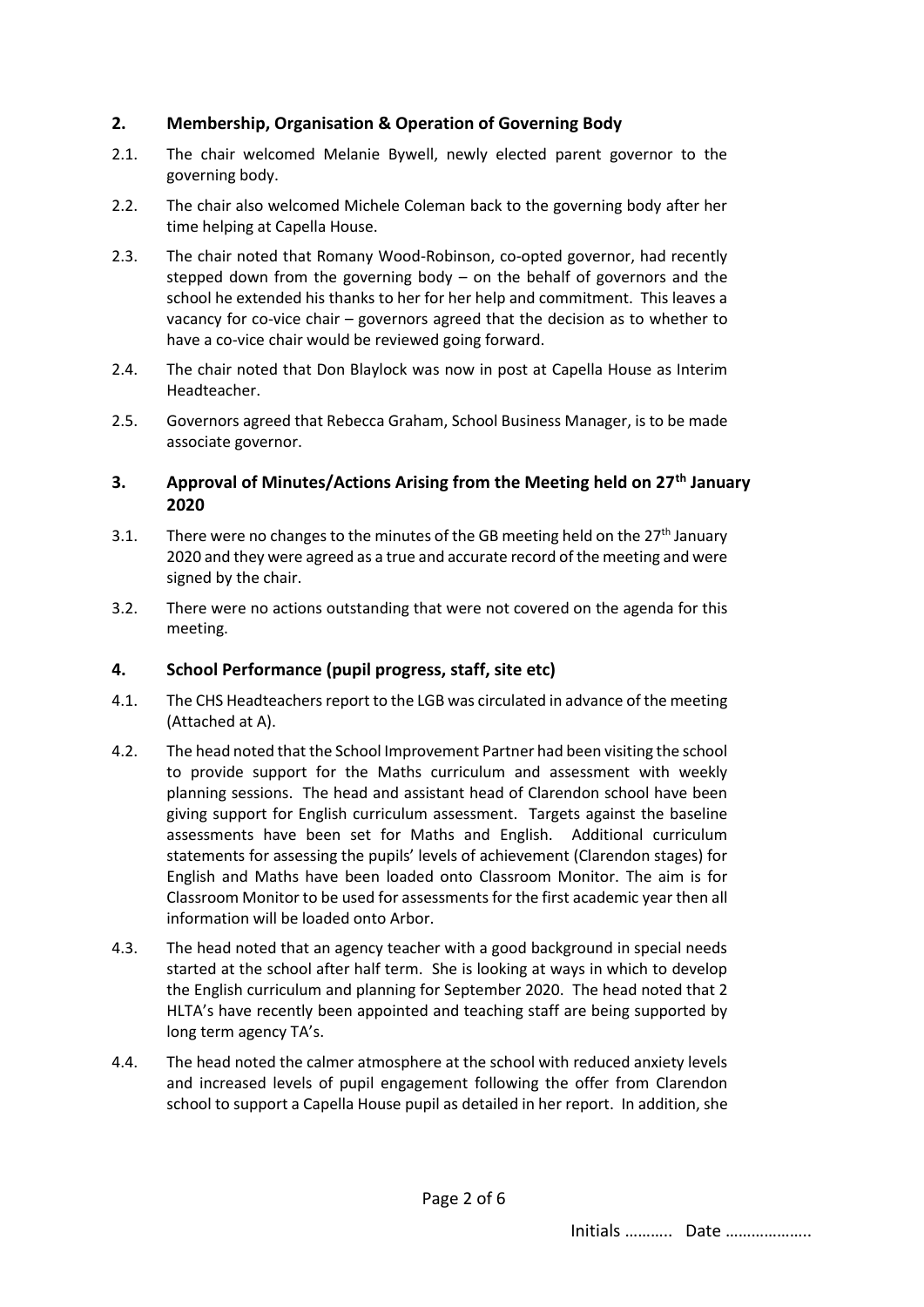noted that the other pupil who had been educated off site moved to a new setting at the beginning of January.

#### *4.5. Governors raised the question of whether SEN were involved and whether there were EHCP reviews for the pupils detailed in pt. 4.4?*

The head confirmed that emergency annual reviews were conducted for both pupils and an alternative provision for one pupil was found by SEN and for the other pupil, following support from the SIP, SEN and Clarendon School, an assessment place was created at Clarendon School until the end of the summer term whilst ongoing assessments are made to determine future placement.

- 4.6. The head noted that the school is full with 14 pupils attending including the pupil receiving his education within Clarendon.
- 4.7. The chair noted that 5 more pupils are due to join the secondary centre in September 2020.
- 4.8. In addition to the primary update in the Head's report, IP noted that due to the current situation with regard to the coronavirus epidemic, the situation is very uncertain with respect to pupil placement and the physical refurbishment of the primary site (he noted that an alternative location in an existing primary school may be possible if necessary).

#### **5. Action, Improvement and Project Plans**

- 5.1. The Capella House Update to the DfE 3<sup>rd</sup> March 2020 and the CHS Action Plan were circulated in advance of the meeting (Attached at B).
- 5.2. It was noted that the Interim Head at CHS is consolidating the Action Plan, Improvement Plan and Project Plan (for Primary) into a School Development and Improvement Plan (SDIP). This will lead the school's strategic and operational actions over the next year. It will focus on the summer term but lead the SLT and governors towards the expansion of the school over the next 18 months. Once agreed, the SDIP will become a standing item on meeting agendas to review progress. It will be a live, active document that will be updated regularly.

#### **Action: DB**

5.3. The chair noted that there is to be a Directors review on Monday 30<sup>th</sup> March and an AAT Board Meeting on Wednesday  $1<sup>st</sup>$  April. He noted that the update vs the DfE action plan will form the basis of the Directors Review.

#### *5.4. Governors raised the question of whether they are to receive a SIP report?*

It was noted that a draft report had been received by the trust CEO and the head and once amendments had been made, it would be circulated to governors w.c. 30th March.

#### **6. Finances**

6.1. The minutes of the finance meeting held on the  $18<sup>th</sup>$  March 2020 are to be circulated with the minutes of this meeting (Attached at C).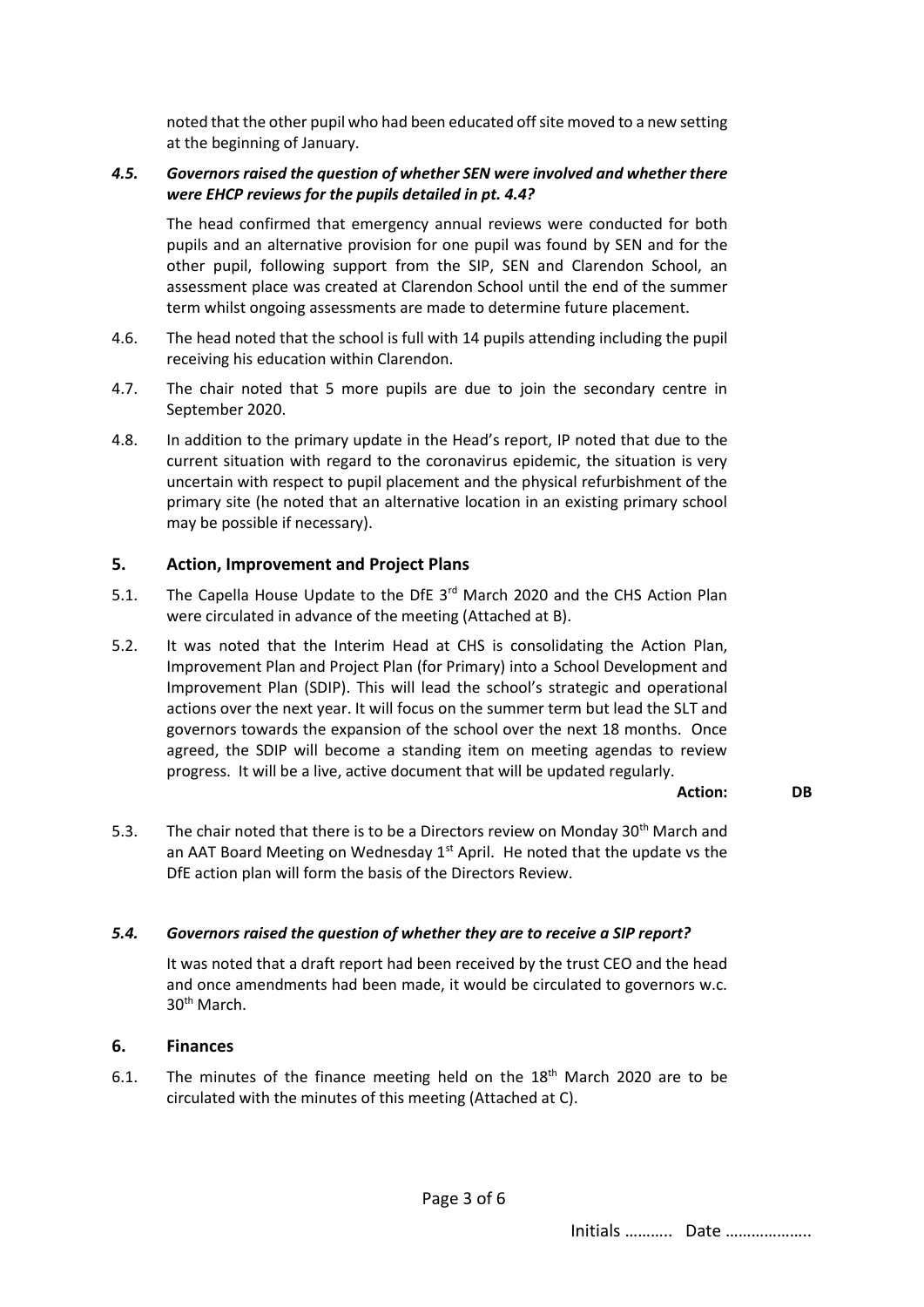- 6.2. The vice chair noted that the accounts were signed off at the meeting and the school is in a good YTD position currently. The forecast for the full year and beyond will need constant review.
- 6.3. There were no questions from governors.

## **7. Escalations to AAT**

- 7.1. The AAT Update March 2020 was circulated in advance of the meeting (attached at D).
- 7.2. The trust CEO noted that the main issue is to secure a stable staff at CHS which is in hand. He noted that current action plans are in hand, led by the interim head. The trust has Primary experts who are helping to set up the CHS Primary sector.
- 7.3. The CEO noted that all CHS pupils are currently at home. It is uncertain as to what will happen in the summer term with regard to school openings/staff absences etc however he emphasised that there is frequent communication between Capella House, Clarendon and Strathmore as to how they can support each other and there is a shared understanding across all trust schools.
- 7.4. The chair noted that governors are impressed by the level of communication that is being made by trust schools both to parents, staff and the governing bodies.

### *7.5. Governors raised the question of whether the opening of the CHS primary site should be postponed due to the coronavirus epidemic?*

The trust finance director noted that the plan is to run a number of budget scenarios with different pupil numbers and if the result is a deficit position, then the trust will need to go to AfC for support. Conversations also need to be had between the trust and AfC with regard to how pupil recruitment is to be managed going forward in the current climate. Once pupil numbers have been identified, then an alternative setting needs to be considered with AfC.

# **8. Interaction with AFC (Directors Review, Pupil Placements etc)**

8.1. See points 5 & 7.

# **9. Safeguarding**

- 9.1. The safeguarding governor noted that the safeguarding advisor from AfC had carried out an audit of safeguarding processes at the school. The safeguarding governor has since reviewed the recommendations and actions with the head. There will be another review by AfC next term.
- 9.2. It was noted that when the head retires at the end of term there is no level 3 trained safeguarding lead at the school and all AfC CPD training is currently suspended until the end of May due to the coronavirus epidemic. The safeguarding governor undertook to visit the school twice each half term to ensure that the interim head and senior teacher are confident with regards to safeguarding processes.

#### **Action: NG**

9.3. Governors agreed that the safeguarding governor should take on the role of Esafety and she undertook to investigate training on this. She noted that she is to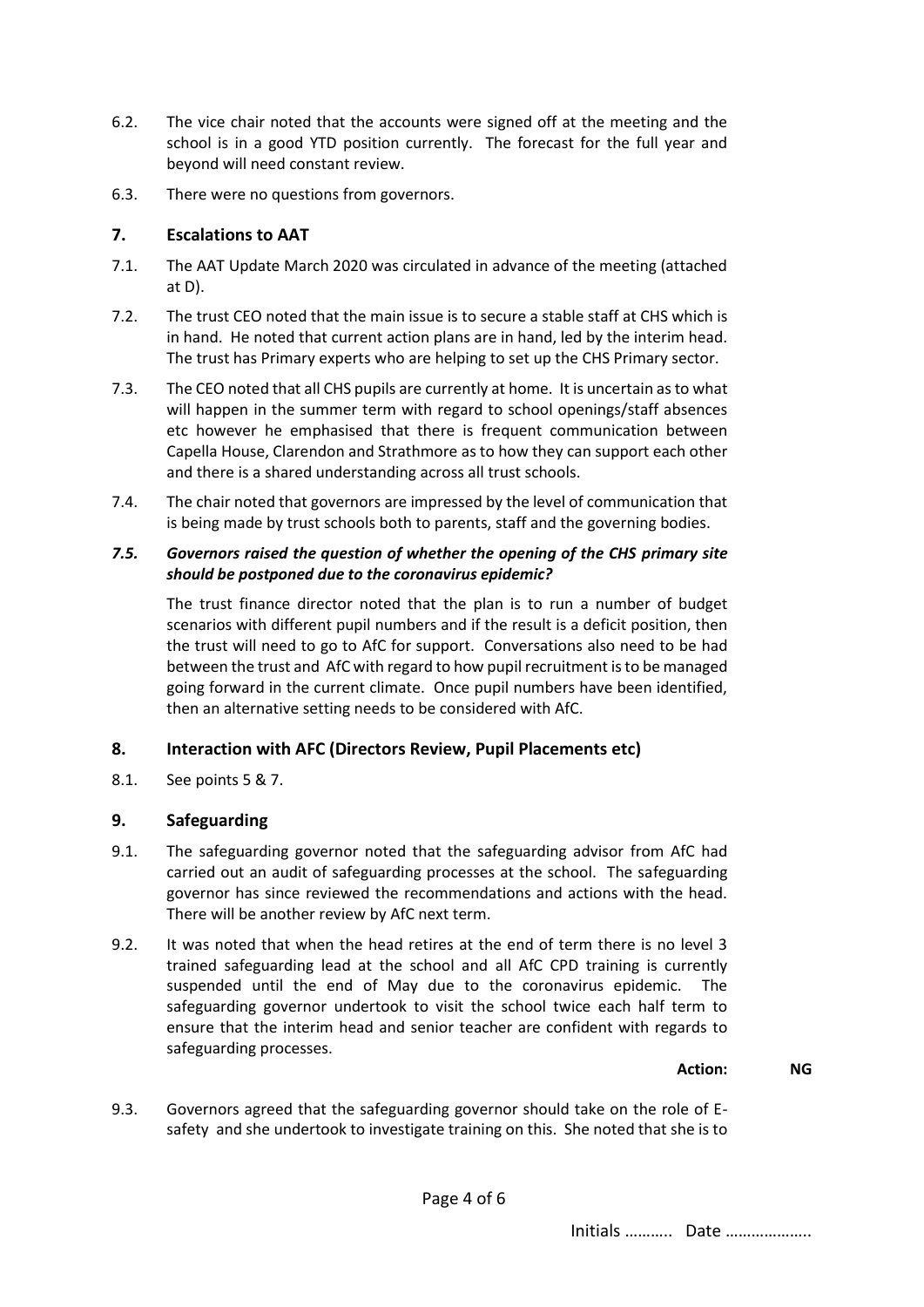|       | <b>Action:</b>                                                                                                                                                                                                                                                                                                                                                                                                                                                          | <b>NG</b>  |
|-------|-------------------------------------------------------------------------------------------------------------------------------------------------------------------------------------------------------------------------------------------------------------------------------------------------------------------------------------------------------------------------------------------------------------------------------------------------------------------------|------------|
| 9.4.  | LM to circulate to 4 policies to governors via the clerk for ratification at the next<br>FGB.                                                                                                                                                                                                                                                                                                                                                                           |            |
|       | <b>Action:</b>                                                                                                                                                                                                                                                                                                                                                                                                                                                          | LM/HB      |
| 9.5.  | Following the safeguarding audit, it was advised that governors should sign to<br>confirm they have read the whole document Keeping Children Safe in Education<br>September 2019 - it was noted that governors have already signed to confirm<br>they have read Part 1 of this guidance. The clerk undertook to circulate the link.<br><b>Action:</b>                                                                                                                   | ALL/HB     |
| 9.6.  | The chair extended his thanks to the safeguarding governor for all her hard work.                                                                                                                                                                                                                                                                                                                                                                                       |            |
| 10.   | <b>Parent Voice</b>                                                                                                                                                                                                                                                                                                                                                                                                                                                     |            |
| 10.1. | The parent governor extended her thanks, on behalf of the parent community, to<br>the head and the staff for all their hard work in supporting the pupils at the school.<br>She noted that parents were pleased to have the opportunity to meet the interim<br>head and are clearer on the direction of the school. I was noted that a parent's<br>group should be set up when all has returned to normal after the school closures<br>due to the coronavirus epidemic. |            |
|       | Action:                                                                                                                                                                                                                                                                                                                                                                                                                                                                 | DB         |
| 11.   | <b>GB Training and Development</b>                                                                                                                                                                                                                                                                                                                                                                                                                                      |            |
| 11.1. | Nothing to report because of restrictions due to the coronavirus epidemic. All AfC<br>CPD suspended until the end of May.                                                                                                                                                                                                                                                                                                                                               |            |
| 12.   | <b>Update on Governor Links &amp; Visits</b>                                                                                                                                                                                                                                                                                                                                                                                                                            |            |
| 12.1. | Nothing to report because of restrictions due to the coronavirus epidemic.                                                                                                                                                                                                                                                                                                                                                                                              |            |
| 12.2. | The decision of which governor is to take on the role of marketing to be taken<br>offline.                                                                                                                                                                                                                                                                                                                                                                              |            |
|       | <b>Action:</b>                                                                                                                                                                                                                                                                                                                                                                                                                                                          | ΑW         |
| 13.   | <b>AOB</b>                                                                                                                                                                                                                                                                                                                                                                                                                                                              |            |
| 13.1. | The chair asked governors to email himself or the vice chair if they were<br>interested in the position of co-vice chair of the governing body.<br><b>Action:</b>                                                                                                                                                                                                                                                                                                       | <b>ALL</b> |
| 13.2. | The recruitment of a staff governor is to be discussed at the next FGB in July.<br><b>Action:</b>                                                                                                                                                                                                                                                                                                                                                                       | AW         |
| 13.3. | The clerk undertook to contact governors for information required for the GIAS<br>system.                                                                                                                                                                                                                                                                                                                                                                               |            |

audit the single central record on Friday  $27<sup>th</sup>$  March and would circulate notes

from the visit.